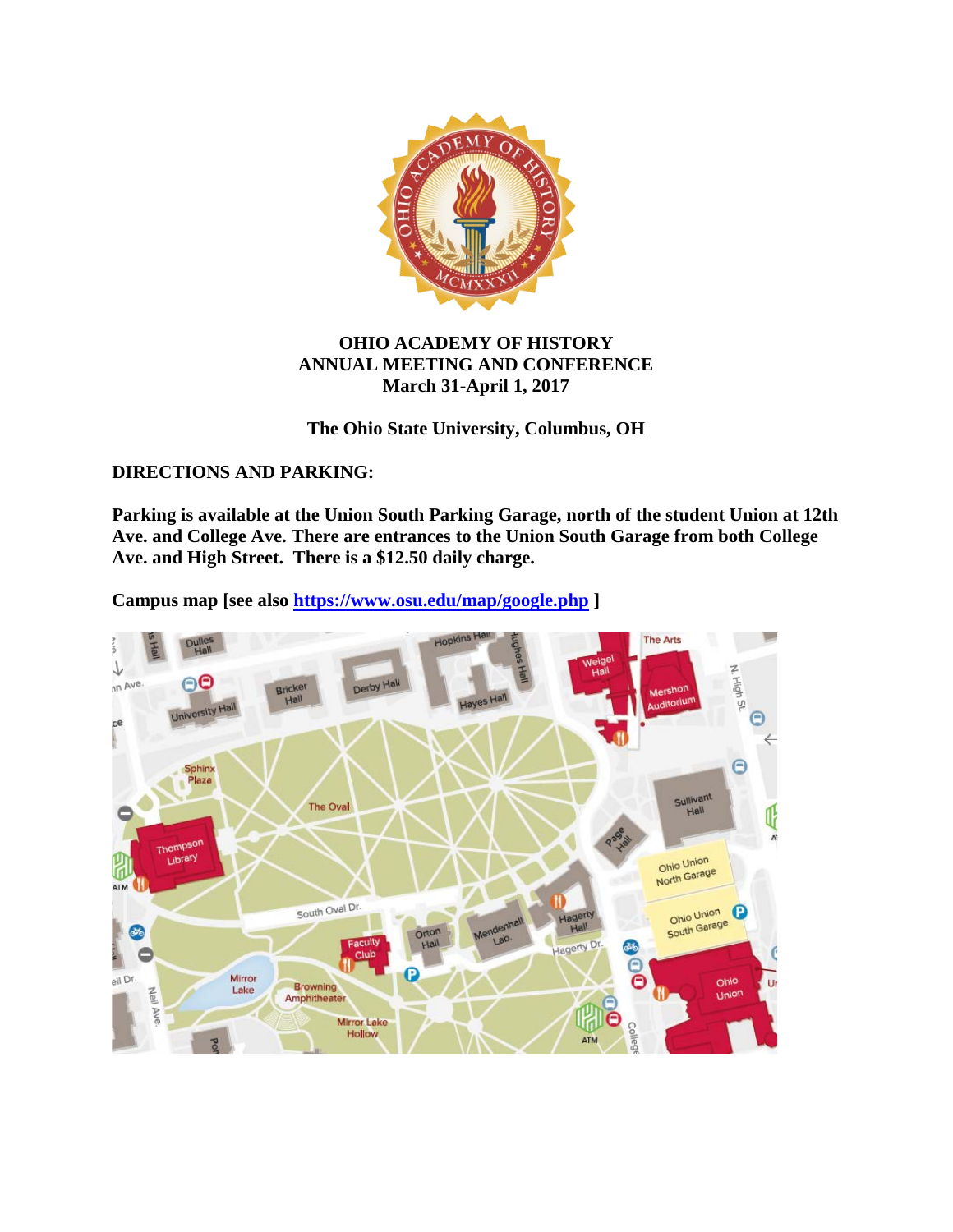## **Restaurants, listed from the Short North, near the Hampton Inn, north toward the University Area**

Black Point 570 North High St. 614/221-5294 [http://www.blackpointrestaurant.com](http://www.blackpointrestaurant.com/) steak and seafood, nice bar

Barrel On High Whiskey Bar 1120 North High Street 614-294-2277 [http://www.barrelonhigh.com](http://www.barrelonhigh.com/)

Marcella's Ristorante 615 N High Street (614) 223-2100 [www.marcellasristorante.com](http://www.marcellasristorante.com/) Italian

Guild House 624 N High St (614) 280-9780 [https://theguildhousecolumbus.com](https://theguildhousecolumbus.com/) New American, reservations recommended

The Pearl 641 N High St (614) 227-0151 [https://www.thepearlcolumbus.com](https://www.thepearlcolumbus.com/) Seafood

Lemongrass Fusion Bistro 641 N High Street (614) 224-1414 [www.lemongrassfusion.com](http://www.lemongrassfusion.com/) Asian fusion

Happy Greek 660 N High Street (614) 463-1111 [www.happygreek.com](http://www.happygreek.com/) Greek/Lebanese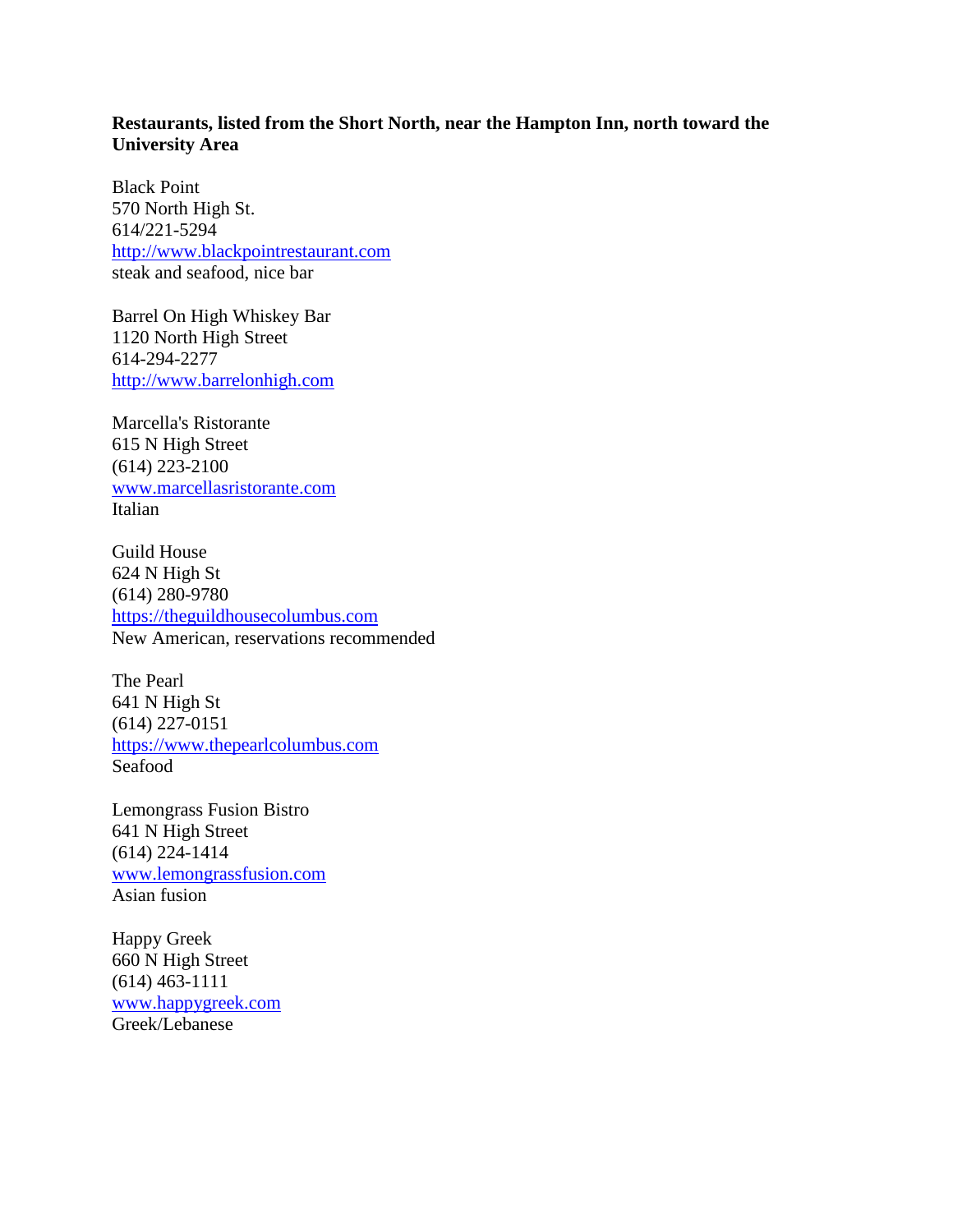Tasi Café 680 N Pearl Street (614) 222-0788 [http://www.tasicafe.net](http://www.tasicafe.net/) New American

Brassica 680 N High Street (614) 867-5885 [http://brassicashortnorth.com](http://brassicashortnorth.com/)

Bakersfield Short North 733 N High St (614) 754-8436 <http://bakersfieldshortnorth.com/>

Press Grill 741 N High Street (614) 298-1014 [pressgrill.net](http://pressgrill.net/)

Hubbard Grille 793 N High Street (614) 291-5000 [http://www.hubbardgrille.com](http://www.hubbardgrille.com/)

Melt Bar and Grilled 840 North High Street (614) 453-1150 [http://meltbarandgrilled.com](http://meltbarandgrilled.com/)

The Rossi 895 N High Street (614) 299-2810 [http://rossibarandkitchen.com](http://rossibarandkitchen.com/)

Northstar Cafe 951 N High Street (614) 298-9999 [http://www.thenorthstarcafe.com](http://www.thenorthstarcafe.com/) New American, vegetarian

Nida's Thai on High 976 North High Street (614) 299-9199 [http://www.thaionhigh.com](http://www.thaionhigh.com/)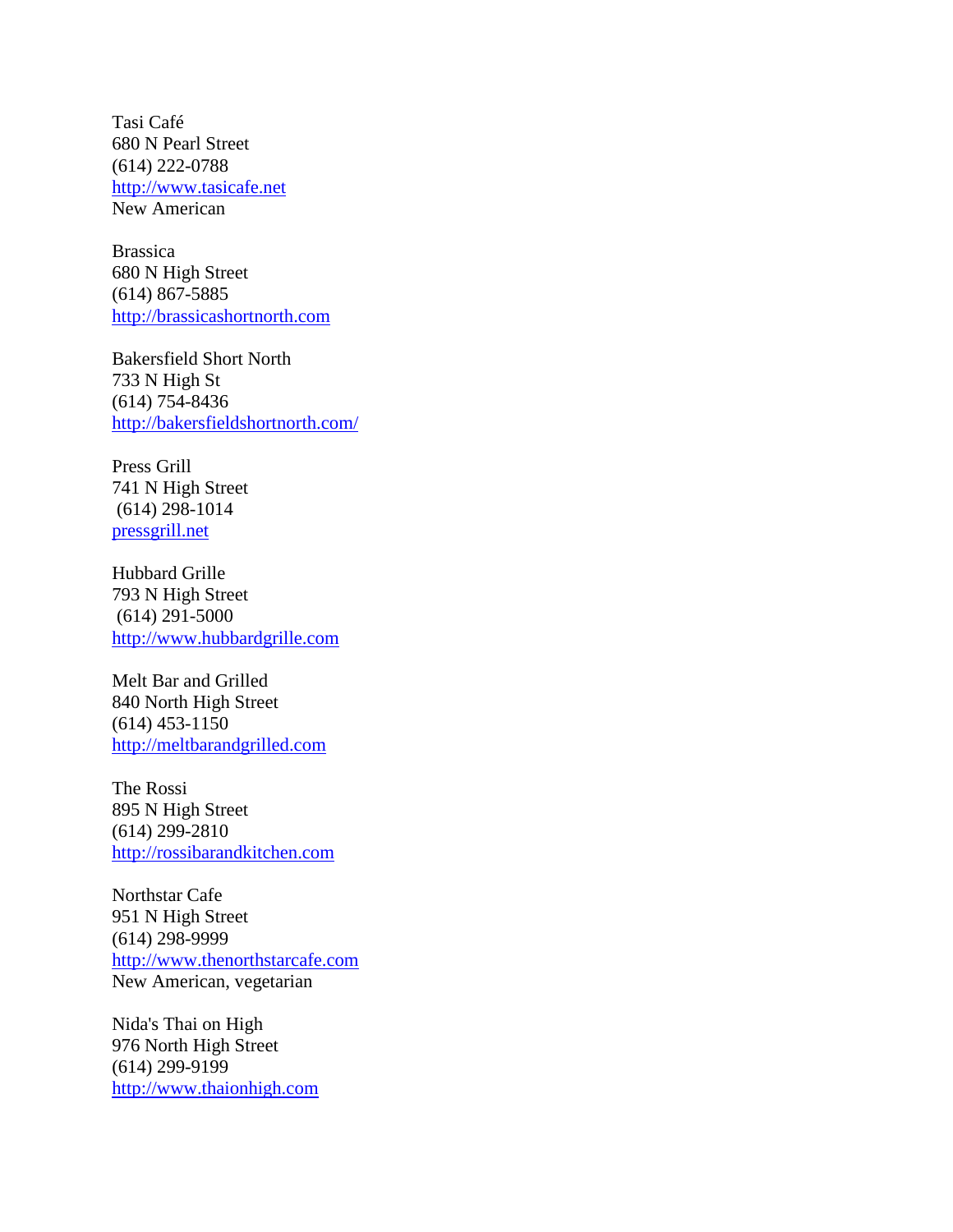Hai Poké 1038 N High St (614) 943-4993 [http://www.haipoke.com](http://www.haipoke.com/)

Basil Thai Short North Restaurant 1124 N High St. (614) 421-2275 [http://basilcolumbus.com](http://basilcolumbus.com/)

## **Dining along North High Street, in the OSU area:**

Moy's 1994 North High St. 614/297-7722

Alana's Food and Wine 2333 N. High St. 614-294-6783 [http://alanas.com](http://alanas.com/) Fine gourmet cuisine, reservations recommended

Cazuela's 2247 N. high St. 614-884-0755 [http://www.cazuelasgrillcolumbus.com](http://www.cazuelasgrillcolumbus.com/) Mexican

Diaspora 2118 N. High St. 614-458-1141 [http://www.eatatdiaspora.com](http://www.eatatdiaspora.com/) Asian Fusion

New Taj Mahal 2361 N High St. (614) 421-2323 [newtajmahalcolumbus.com](http://newtajmahalcolumbus.com/)

#### **For the more adventurous, three restaurants in German Village:**

G. Michael's Bistro 595 S. Third St. Traditional, reservations recommended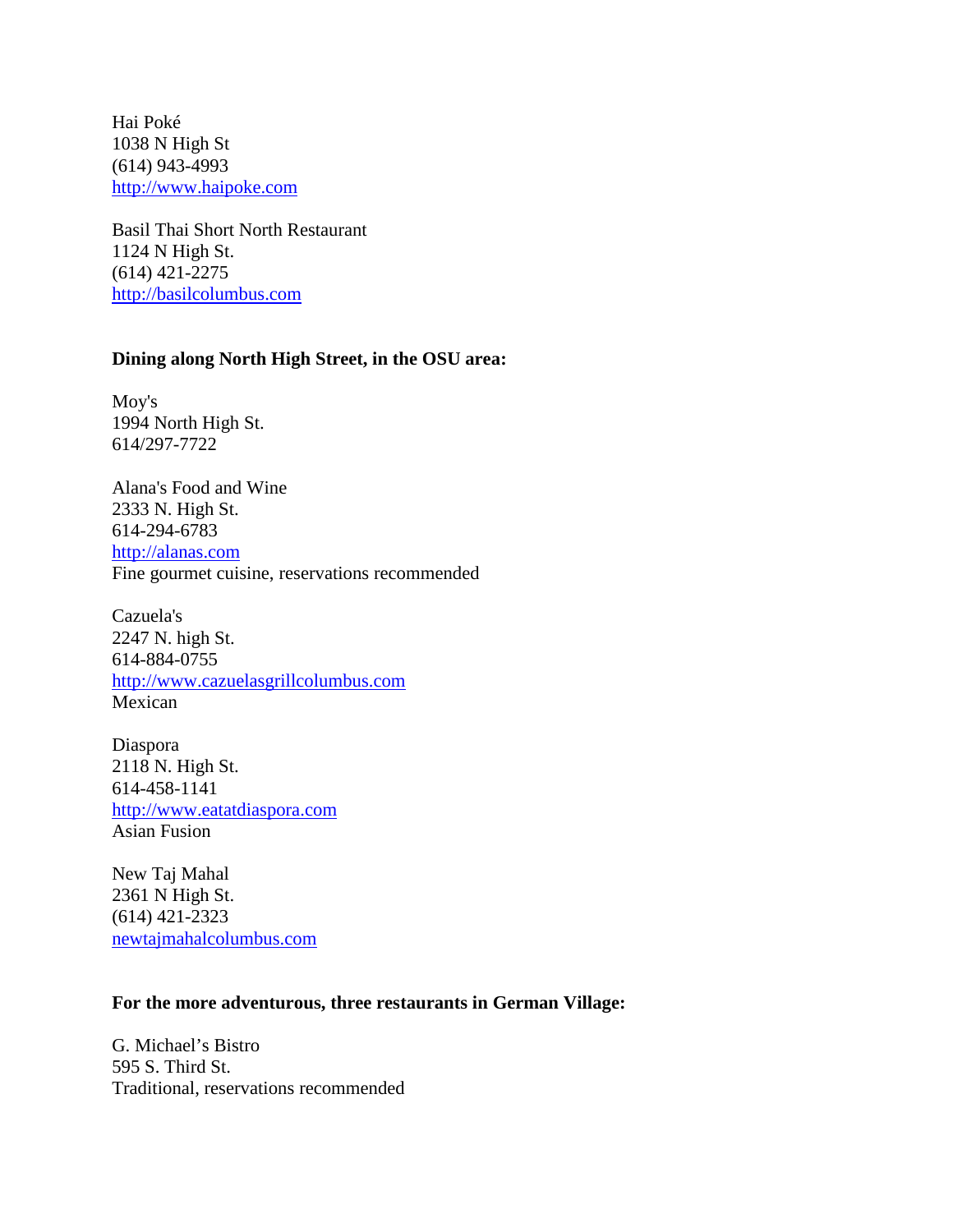https://gmichaelsbistroandbar.com/

Lindey's 169 East Beck Street http://www.lindeys.com/ Traditional, reservations recommended

Barcelona 263 E Whittier St (614) 443-3699 Spanish-themed New American, reservations recommended http://www.barcelonacolumbus.com/

Jeni's Splendid Ice Creams 714 N High Street Amazing ice cream!!

#### **More restaurant information is available at these websites:**

<http://shortnorth.org/eat-drink/dinner/>

[https://www.yelp.com/search?cflt=restaurants&find\\_loc=Short+North%2C+Columbus%2C+OH](https://www.yelp.com/search?cflt=restaurants&find_loc=Short+North%2C+Columbus%2C+OH)

[https://www.tripadvisor.com/RestaurantsNear-g50226-d183839-Short\\_North\\_Arts\\_District-](https://www.tripadvisor.com/RestaurantsNear-g50226-d183839-Short_North_Arts_District-Columbus_Ohio.html)[Columbus\\_Ohio.html](https://www.tripadvisor.com/RestaurantsNear-g50226-d183839-Short_North_Arts_District-Columbus_Ohio.html)

<https://www.zomato.com/columbus-oh/short-north-restaurants>

<https://www.opentable.com/landmark/restaurants-near-short-north-arts-district?page=1>

#### **PRINTING, etc.**

FedEx Office Print & Ship Center 2016 N High St, Columbus, OH 43201 (614) 294-7485

## **TAXI SERVICES**

Yellow Cab: (614) 444-4444 ACME Taxi: (614) 777-7777 Uber: (614-721-1999 Ask about the fare and method of payment before you get into the taxi.

## **CAMPUS PLACES WORTH VISITING:**

The Wexner Center for the Arts Contemporary art, film and performance 1871 North High Street